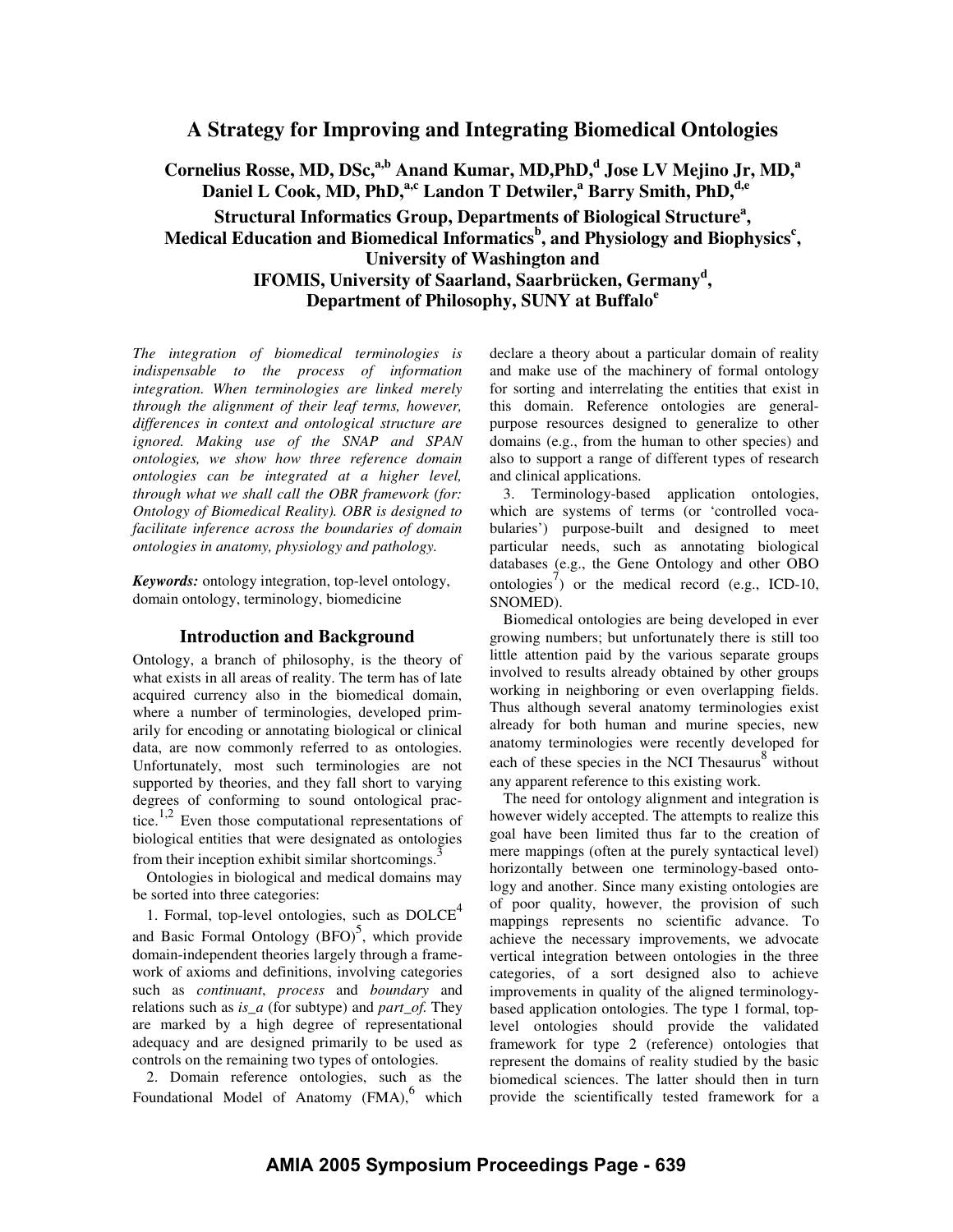variety of type 3 (terminology-based) ontologies developed for specific application purposes.

The basic sciences of anatomy, physiology, pathology, microbiology, genome science and molecular and developmental biology have served for many generations as the foundations of clinical medicine. The results of these basic sciences are applied in all application domains of health care and biomedical research. Developers of application ontologies intended to support activities in biomedical research, education and health care should now similarly be in a position to reuse these results and to this end reference ontologies for each of the corresponding basic science domains are urgently needed. At the same time an approach to ontology development based on vertical correlations between the three types of ontologies, by providing for the inheritance of sound ontology construction principles, should promote horizontal interoperability between different ontologies of types 2 and 3 in ways which will support new types of automatic inference across the different domains of biomedicine.

In this paper we describe an example for this new paradigm of ontology development. We report on the process of integrating a domain reference ontology, exemplified by the FMA, into the framework of BFO, a formal, top-level ontology, and illustrate the benefits that can be realized through such integration. The following two sections introduce BFO and the FMA and related evolving ontologies. We then propose as a hypothesis the first iteration of an Ontology of Biomedical Reality (OBR).

# **Basic Formal Ontology**

BFO is a formal, top-level ontology based on tested principles for ontology construction, which subdivides reality into two orthogonal categories<sup>5</sup>. The SPAN ontology takes account of *occurrents*, processsual entities (events, actions, procedures, happenings) which unfold over a span of time from their beginning to their ending. The complementary SNAP ontology ranges over *continuants*, the participants in such processes, which are entities that endure during the period of their existence. We can think of the SNAP ontology as a snapshot of the continuant entities existing at some given instant of time. The SPAN ontology, in contrast, surveys the processes unfolding over a given interval of time. Anatomy is a science that studies biological continuants; physiology studies biological occurrents. Pathology, on the other hand, is concerned with structural alterations of biological continuants and with perturbations of biological occurrents which together are ultimately manifested as diseases. Since processes cannot exist without their participants, occurrents are entities that *depend* on corresponding continuants.

Entities can thus be sorted also into *independent* and *dependent* categories. Cells and organs are independent continuants; a cell surface or a state of an organism (e.g. of being alive) is a dependent continuant. In addition to the orthogonal SNAP and SPAN categories, BFO draws distinctions also between *instances* (individuals, tokens, particulars) and *universals* (categories, types, kinds, classes), and furnishes formal definitions for its high-level categories, and for the relations which link them.<sup>9-11</sup>

### **FMA and Associated Ontologies**

The Foundational Model of Anatomy was initially intended as a terminology to enhance the anatomical content of UMLS, but in the course of its development was gradually transformed into a reference ontology for anatomy. 12 Independent evaluations indicate that in its current state the FMA satisfies a comprehensive suite of requirements deemed to be fundamental for a sound ontological representation of a life science domain. 3,13

The FMA comprehends the structure of the idealized human body – it deals with canonical anatomy – and ranges over those classes of anatomical entities (anatomical universals) which exist in reality through their instances. The root of the FMA's anatomy taxonomy (AT) is anatomical entity and its dominant class is anatomical structure. Anatomical structure is defined as a material entity which has its own inherent 3D shape and which has been generated by the coordinated expression of the organism's own structural genes. This class includes material objects that range in size and complexity from biological macromolecules to whole organisms. However, the definition excludes tumors and other pathological lesions as well as those foreign organisms and their parts, as well as non-biological entities, which are introduced into the organism. Portions of body substance (e.g., a portion of cytosol, intercellular matrix, lymph) and immaterial entities (spaces, surfaces, lines and points) are represented in the FMA in terms of their relation to anatomical structures. More than two million instantiations of over 150 relations interrelate AT's more than 72,000 classes in several relational networks. 12,14 Consistent with its foundational nature, the FMA is providing a template for two evolving biomedical domain ontologies: the Physiology Reference Ontology (PRO) 15 and the Pathology Reference Ontology (PathRO).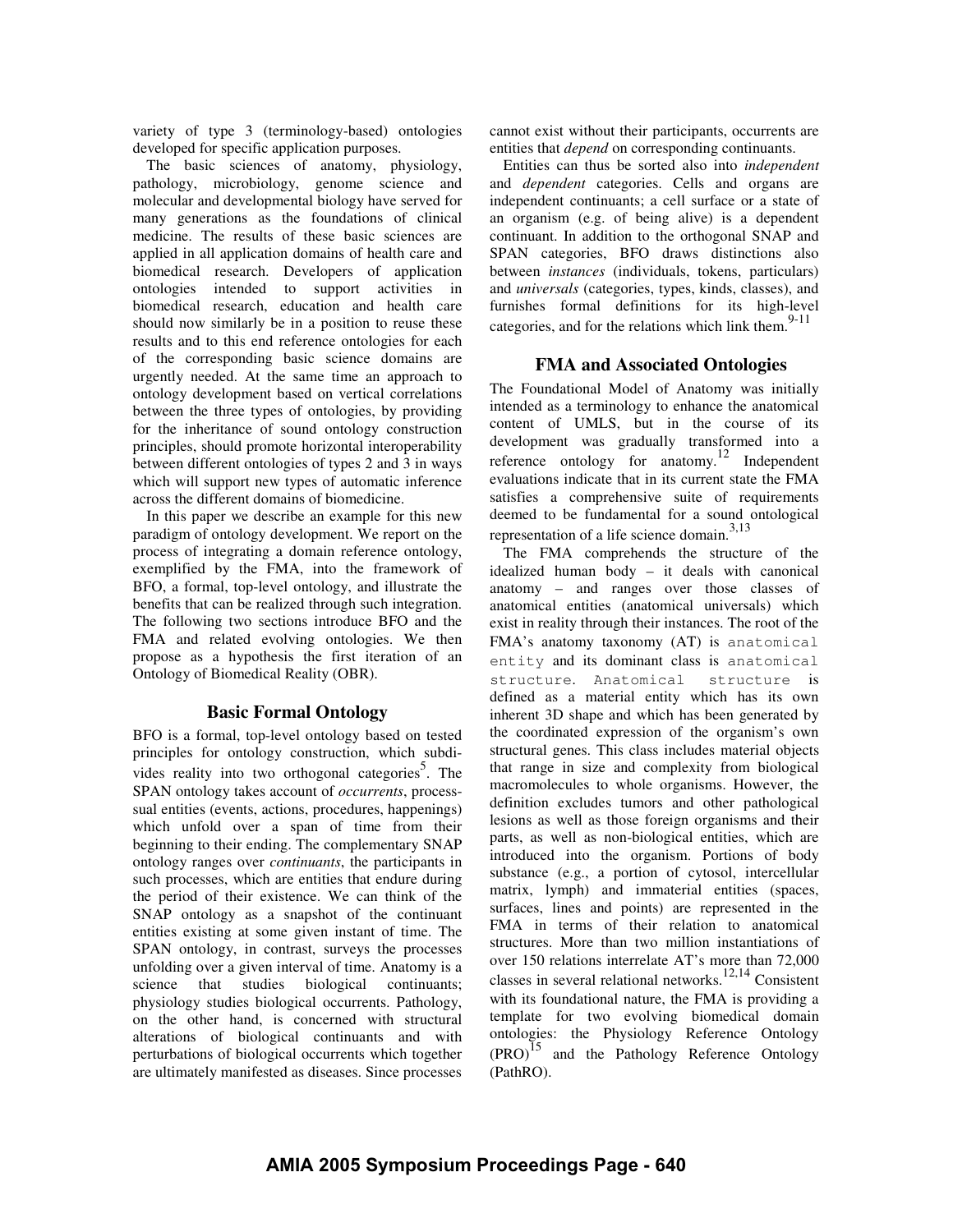# **Ontology of Biomedical Reality**

To demonstrate how vertical integration with a sound top-level ontology can support horizontal integration of type 2 ontologies we here present OBR, a federation of interdependent ontologies which range over the domains of biomedical reality traditionally studied by the basic biomedical sciences (Figure 1). It is rooted in the principles embodied in BFO and the FMA and also amalgamates the evolving PRO and PathRO and is, like all of these, purpose-neutral.

The root of OBR is the universal biological entity, which is primitive (thus not defined). A distinction is then drawn between the classes biological continuant and biological occurrent, the definitions of which are inherited from BFO, whose SNAP-SPAN framework incorporates a methodology for reasoning simultaneously with both continuants and occurrents. <sup>5</sup> Next we distinguish in both the continuant and occurrent categories classes of entities that range over single organisms and their parts and associated processes (instances of organismal entity) from those that range over aggregates of organisms and over processes in which multiple organisms participate (instances of extraorganismal entity). The FMA, PRO and PathRO comprehend organismal entities only.

#### *Independent organismal continuants*

We first subdivide the class organismal continuant into independent and dependent subcategories. Extrapolating from the FMA's principles, independent organismal continuants have mass and are material, whereas dependent continuants, which are immaterial, do not have mass. Relying on the FMA's definition of anatomical structure, we distinguish anatomical (normal) from pathological (abnormal) material entities; the latter resulting from processes other than those governed by the organism's structural genes. We also extend the FMA's representation of material entities by distinguishing structures from portions of body substances on the basis of the possession by the former of their own inherent 3D shape. The representation of blood, bile, etc., in terms of portions caters to the need to give an account of those processes in PRO and PathRO which involve as participants, for example, different portions of blood, inspired air, pus, exudate or cytoplasm.

Within the class anatomical structure we make a distinction between canonical anatomical structures, which exist in the idealized organism, and variant anatomical structures, which result from an altered expression pattern of normal structural genes without health related consequences for the organism (e.g., presence of a middle lobe of left lung,



**Figure 1. Ontology of Biomedical Reality**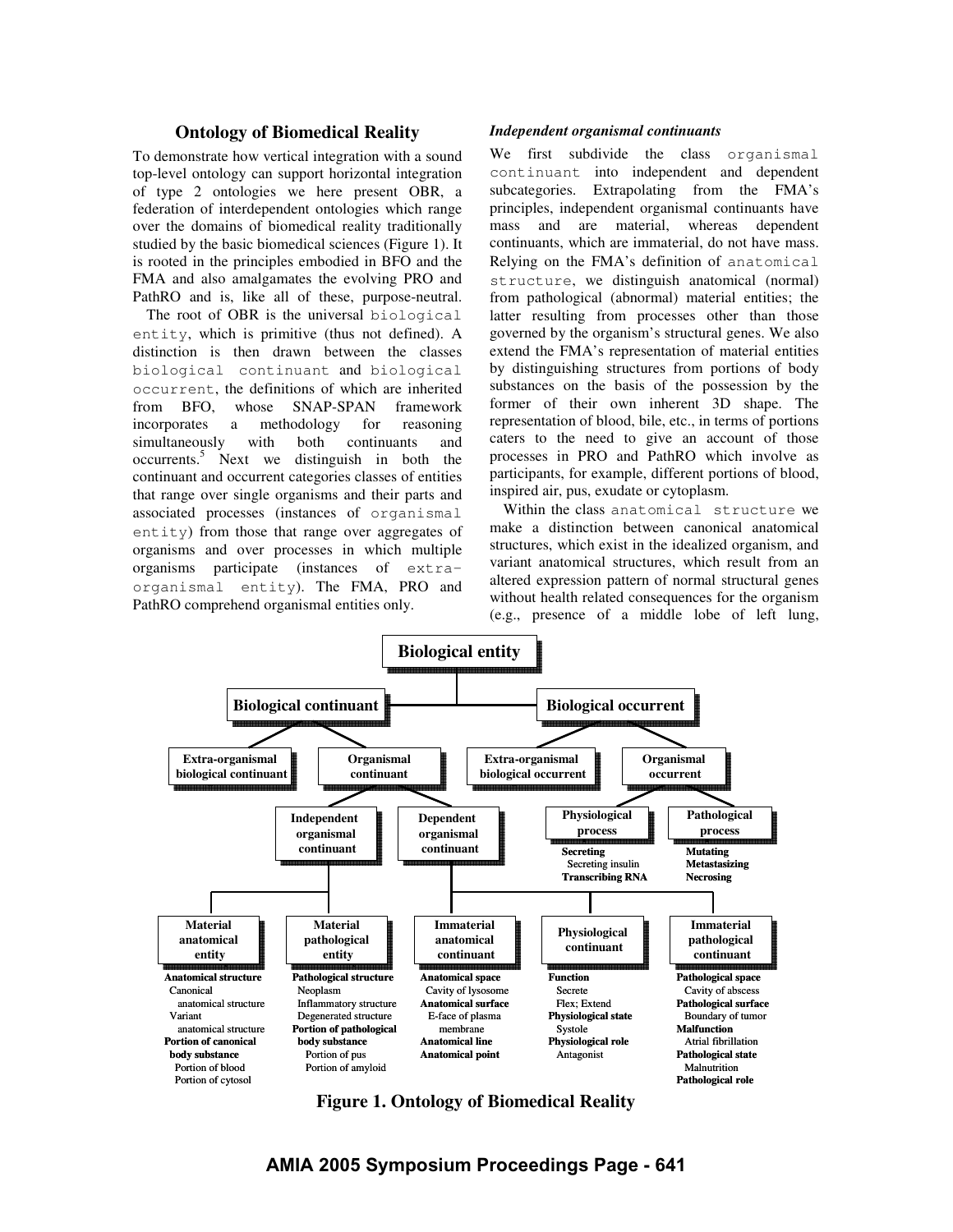accessory spleen, or dextrocardia). In contrast, most instances of pathological structure come into being through the transformation of normal anatomical structures by processes other than the expression of the organism's normal complement of genes (e.g., abscesses, tumors, granulomas, etc.).

We retain the traditional paradigm of sorting pathological structures into categories on the basis of etiology and the pathogenic processes that generate them (e.g., congenitally abnormal structure, neoplasm, inflammatory structure, and so on).

Since tumors or portions of pus do not exist in the domain of entities represented in canonical anatomy, pathological structure and portion of pathological body substance are not subordinated in OBR to the class material anatomical entity, but rather to its sibling class material pathological entity.

#### *Dependent organismal continuants*

In analogy with their normal anatomical counterparts, we recognize also pathological spaces and boundaries such as surfaces and lines. These immaterial anatomical and pathological entities are dependent continuants, since their existence depends on corresponding independent continuant entities. Thus without the stomach, the surface and cavity of the stomach cannot exist, and the same dependence prevails for the cavity of an abscess on the abscess or for the surface of a tumor on the tumor.

Examples of different classes of dependent continuants are the functions, states and roles in the domains of physiology and pathology. Functions are certain sorts of potentials of independent anatomical continuants for engagement and participation in one or more processes through which the potential becomes realized. Whereas processes unfold in time, the function (e.g., the potential of a cell to synthesize a particular protein) is a continuant, since it, too, endures through time and it exists even during those times when it is not being realized. The function to secrete, though dependant on the cell, is independent of the actual processes (of function*ing*) that realize this function.

Whether or not a function becomes realized depends on the physiological or pathological state of the associated independent anatomical continuant. By physiological and pathological state we mean a certain enduring constellation of values of an independent continuant's aggregate physical properties. These physical properties are represented in the Ontology of Physical Attributes (OPA), which provides the values for the physical properties of organismal continuants. The states of these continuants can be specified in terms of specific ranges of attribute values and a change in these

values will become manifest as an observable and measurable process.

The independent continuants that participate in a physiological or pathological process may play different roles in the process (e.g. as agent, co-factor, catalyst, etc.). Such a process may transform one state into another; for example a physiological into another physiological, or into a pathological state. One pathological state is transformed into another as a pathological structure or disease develops.

# *Organismal Occurrents*

Paralleling the classification of independent organismal continuants, we distinguish among organismal occurrents between physiological and pathological processes (Fig.1). The transformations of one physiological state into another are instances of physiological process, whereas processes that transform a physiological into a pathological state, or one pathological state into another, are instances of pathological process. The relative balance of the two kinds of processes as they evolve over time results either in the maintenance of health or in the pathogenesis of material pathological entities and thus in the establishment and progression of diseases. Transformation of a pathological state into a physiological one, manifest as healing or recovery from a disease, comes about through physiological processes that successfully compete with and ultimately replace pathological processes. Function is restored.

Processes are extended not only in time but also in space by virtue of the nature of their participants; their location is the location of their participants. The synthesis of insulin, for example, takes place within a beta cell because the protein synthetic apparatus with the potential (function) to engage in this synthesizing process is included in the beta cell as part.

# **Conclusions and Discussion**

We propose the Ontology of Biomedical Reality as a high-level framework for integrating in robust fashion those more narrowly tailored ontologies developed to meet the needs which arise in specific domains of life science and health care. Ontology integration through OBR complements current reform efforts, for example in the framework of the OBO (Open Biomedical Ontologies) consortium to bring about a greater degree of formal rigor in the definition of biomedical relations. <sup>10</sup> We hope that it will greatly improve on the prevailing practice of mapping between the leaves of structured vocabularies. The benefits of integration through OBR are entailed by the sound ontological structure of BFO and of the FMA, which the OBR framework imposes on existing and emerging ontologies in